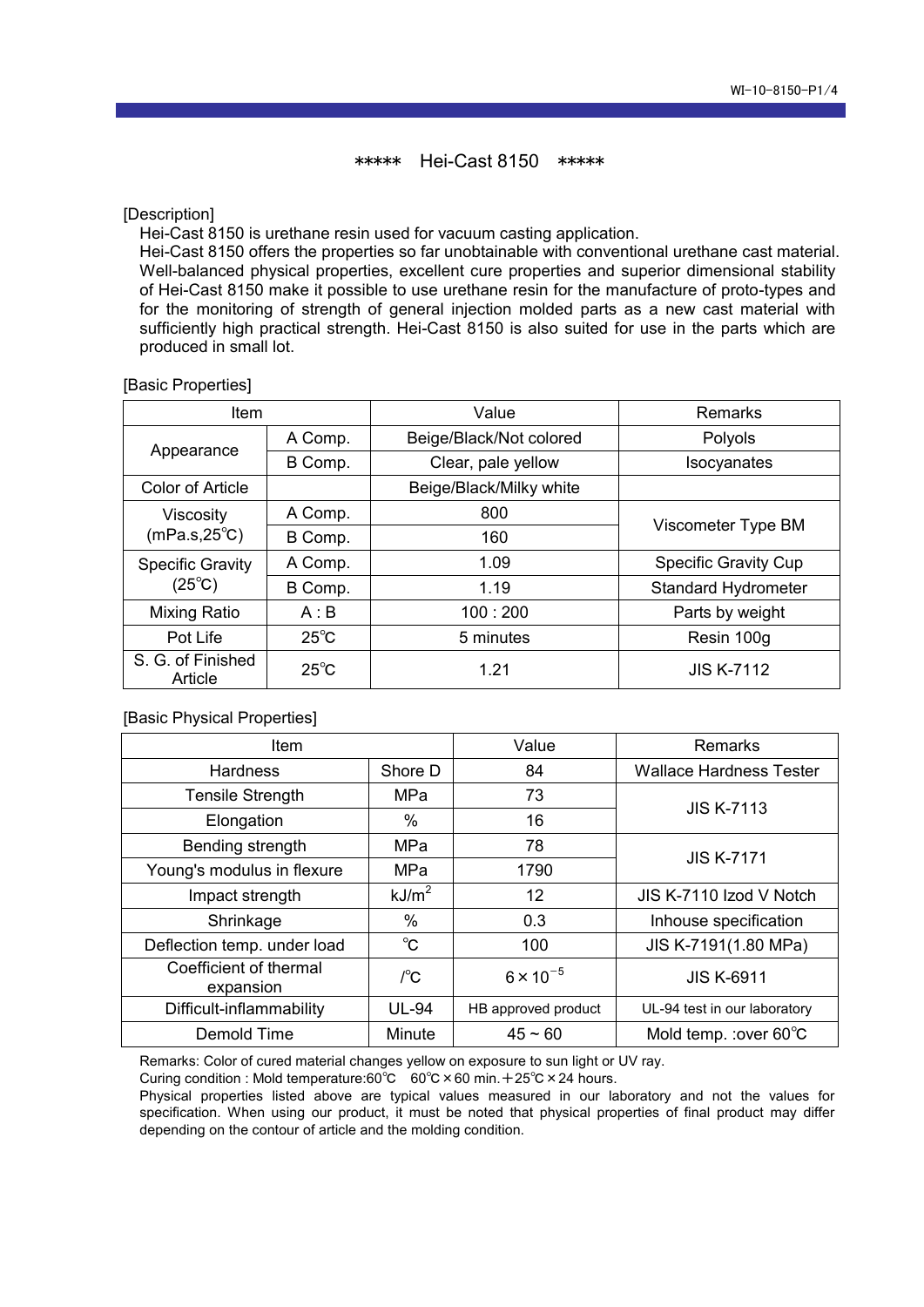| Temperature $\degree$ C | Bending strength<br>(MPa) | Young's modulus in<br>flexture(MPa) | Impact strength<br>( $kJ/m2$ ) |
|-------------------------|---------------------------|-------------------------------------|--------------------------------|
| $-20$                   | 112                       | 2060                                | 7.8                            |
| ±0                      | 98                        | 1840                                | 9.1                            |
| $+20$                   | 86                        | 1700                                | 8.6                            |
| $+40$                   | 74                        | 1650                                | 9.8                            |
| $+60$                   | 59                        | 1490                                | 8.3                            |
| $+80$                   | 36                        | 1250                                | 9.5                            |

[Physical properties vs. Temperature]

Remarks: Measurement of physical properties at each environmental temperatures.

## [Chemical resistance]

| Chemicals                   | Weight<br>change<br>$(\%)$ | Loss of<br>gloss | <b>Discolor</b><br>ation | Crack    | Warpa<br>ge | Swell<br>ing | Degra<br>dation | Dissolu<br>tion |
|-----------------------------|----------------------------|------------------|--------------------------|----------|-------------|--------------|-----------------|-----------------|
| Distilled water             | 0.14                       | O                | O                        | O        | O           | O            | O               | $\circ$         |
| 10%Sulfuric acid            | 0.13                       | O                | O                        | O        | O           | O            | O               | O               |
| 10%Hydrochlori<br>C<br>acid | 0.14                       | O                | O                        | O        | ∩           | O            | ◯               | ∩               |
| 10%Sodium<br>hydroxide      | 0.11                       | O                | O                        | O        | O           | O            | ◯               | $\circ$         |
| 10%Ammonia<br>water         | 0.17                       | O                | O                        | O        | O           | O            | ∩               | $\bigcirc$      |
| Acetone*1                   | 20                         | O                | O                        | O        | O           | $\times$     | $\times$        | O               |
| Toluene                     | 0.00                       | O                | O                        | O        | O           | O            | O               | O               |
| Methylene<br>chloride*2     | 13                         | Δ                | O                        | $\times$ | O           | $\times$     | $\times$        | $\times$        |
| Trichloroethane             | 0.02                       | O                | O                        | O        | O           | O            | O               | O               |
| Ethyl acetate               | 5.9                        | Δ                | O                        | O        | O           | $\mathsf{x}$ | O               | O               |
| Ethanol                     | 1.3                        | O                | O                        | O        | O           | Δ            | O               | O               |
| Gasoline                    | 0.02                       | O                | O                        | O        | O           | O            | O               | O               |
| <b>Benzine</b>              | 0.00                       | O                | O                        | O        | $\circ$     | O            | $\circ$         | $\circ$         |

Tested according to JIS K-6911. Changes after 24 hrs. immersion in each chemicals were observed. Those marked with \*1 mark and \*2 mark were immersed for 40 min. and 15 min. respectively. ○:Good, △:Slightly No good, ×: Bad

## [Electrical properties]

| Measurement                     | Unit/Condition  |       | Value     |
|---------------------------------|-----------------|-------|-----------|
| Surface resistivity             | Ω               |       | $10^{15}$ |
| Volume resistivity              | Ω<br>$\cdot$ cm |       | $10^{15}$ |
| Dielectric breakdown<br>voltage | KV/mm           |       | 19        |
|                                 | $25^{\circ}$ C  | 60Hz  | 4.1       |
| Dielectric constant             |                 | 10MHz | 3.7       |
| ε                               | $80^{\circ}$ C  | 60Hz  | 4.8       |
|                                 |                 | 10MHz | 4.1       |
|                                 | $25^{\circ}$ C  | 60Hz  | 0.015     |
| Dielectric loss tangent         |                 | 10MHz | 0.035     |
| tan $\delta$                    | $80^{\circ}$ C  | 60Hz  | 0.051     |
|                                 |                 | 10MHz | 0.046     |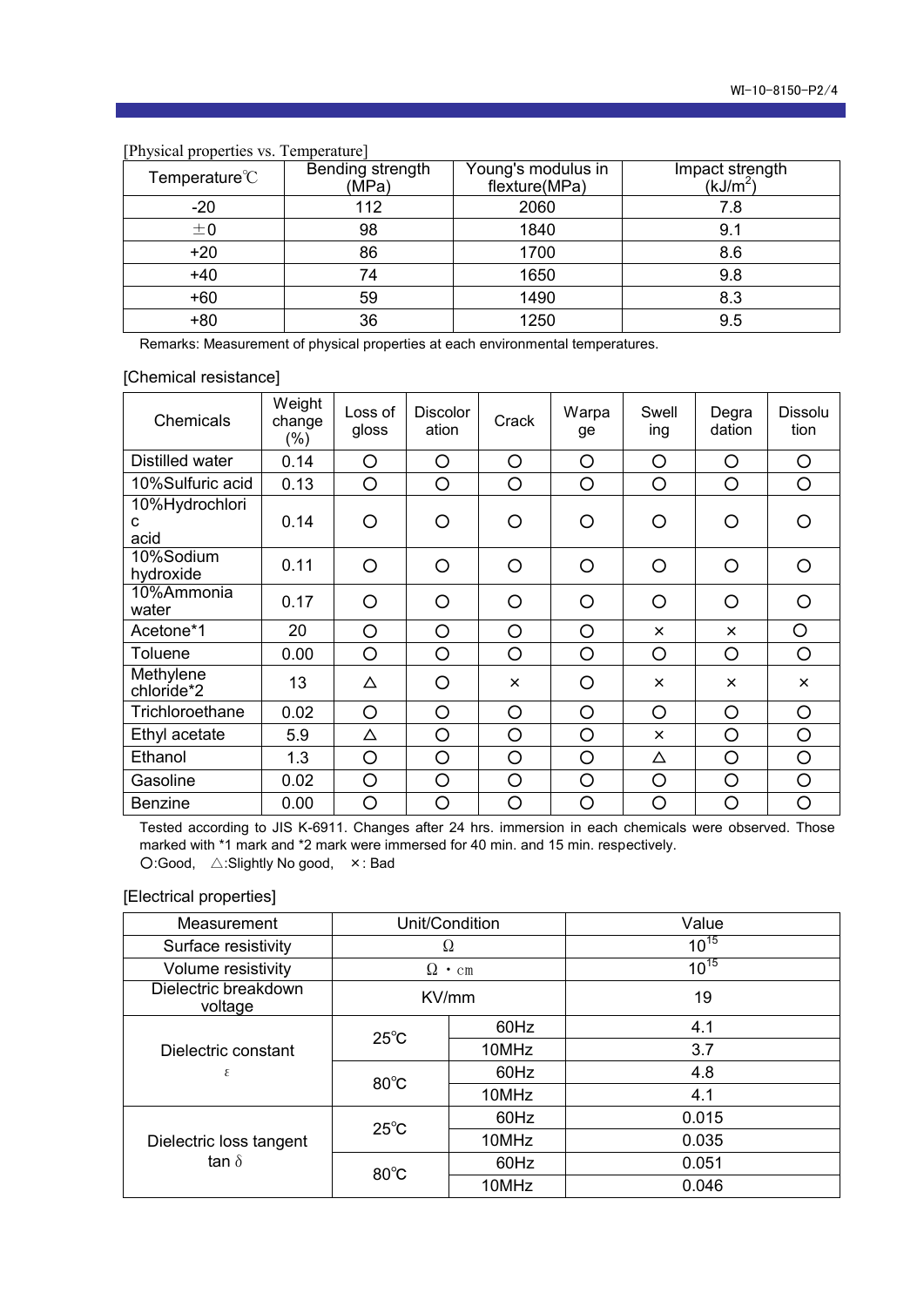[Vacuum Casting Process]

- Pre-degassing Degass both A and B components in a de-gassing chamber for about 30 minutes. Degass material as much as you need. We recommend to degas the material which has been preheated to temperature of 40~60℃.
- **•** Temperature of resin

Keep a temperature of 30~40℃ for both A and B component during casting. The higher, the liquid temperature, the shorter is the pot life and the lower, the liquid temperature, the longer is the pot life. Extremely too low temperatures may cause insufficient mixing and improper curing.

• Mold temperature

Keep the temperature of silicone mold to 60~70℃ in advance. Too low mold temperatures may cause improper curing to result in lower physical properties. Mold temperatures should be controlled precisely as they affect the dimensional accuracy of the finished article.

Casting

Containers are set in such a way that A component is added to B component. Apply vacuum to the chamber and de-gass B component for 5~10 minutes while it is stirred from time to time. Add A component to B component and stir for 30~40 seconds and then cast the mixture quickly into the silicone mold. Release vacuum in 1 to 1 and half a minute after commencement of the mixing.

Curing condition

Place filled mold in thermostatic oven of 60~70℃ for 45 to 60 minutes and demold the article. Perform post curing at 70~80℃ for 2-3 hours depending on the requirements.

[Flow chart of vacuum casting]